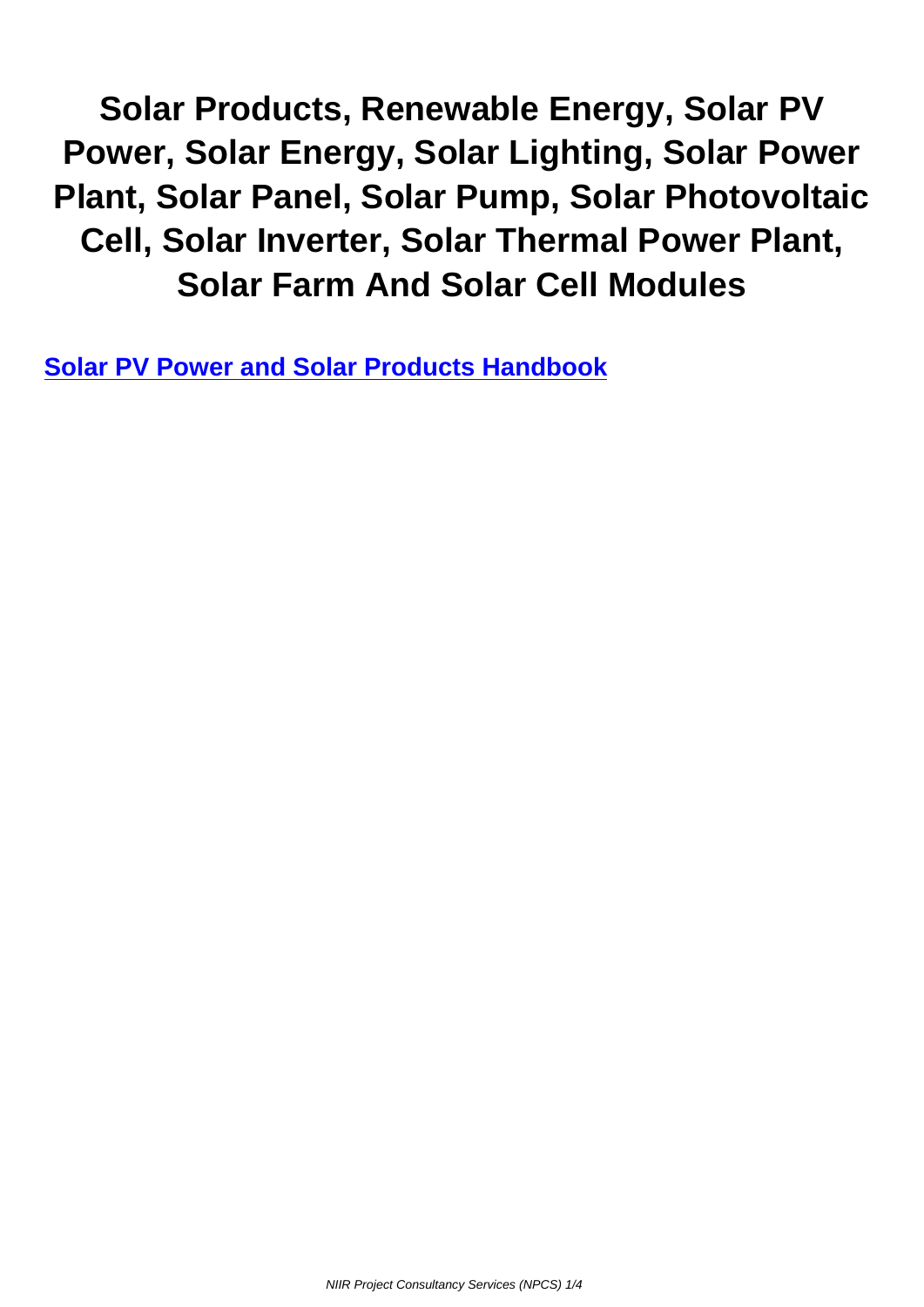**Author**: Ajay Kumar Gupta **Format**: Paperback **Book Code**: NI331 **Pages**: 384 **ISBN**: 9788195577590 **Price**: **Rs.** 2,275.00 **US\$** 60.95

Solar PV Power and Solar Products Handbook (Solar Energy, Solar Lighting, Solar Power Plant, Solar Panel, Solar Pump, Solar Photovoltaic Cell, Solar Inverter, Solar Thermal Power Plant, Solar Farm, Solar Cell Modules with Manufacturing

Process, Equipment Details, Plant Layout & Process Flow Chart) Solar energy is expanding worldwide and becoming an increasingly important part of the energy mix in many countries. Solar energy is used all over the world, but in terms of total installed solar capacity, India, China, Japan, and the United States are now top of the world. Solar panels can create power almost anywhere on the planet. However, some regions receive more sunshine than others and hence have a greater solar energy potential. It is based on insolation, which is a measurement of how much solar radiation reaches a specific area on the earth's surface. Solar energy can be captured in a variety of ways. Photovoltaic solar panels are the most frequent method. Photovoltaic (PV) devices use semiconductors to generate power directly from sunlight. Photons impact and ionize semiconductor material on the solar panel as the silicon photovoltaic solar cell absorbs solar energy, causing electrons to break free of their atomic bonds. A flow of electrical current is created when electrons are compelled to move in one direction. Only a portion of the light spectrum is absorbed, while the rest is reflected, too faint (infrared), or generates heat rather than electricity (ultraviolet). Concentrated solar power is the second type of solar energy technology (CSP). Solar thermal energy is used in CSP facilities to create steam, which is subsequently turned into electricity via a turbine. The global solar energy installed capacity is estimated to reach 1,645 gigawatts (GW), registering a CAGR is 13.78%. The growth of the solar energy market is driven by an increase in environmental pollution and the provision of government incentives & tax rebates to install solar panels. In addition, a decrease in water footprint associated with solar energy systems has fueled their demand in power generation sectors. The demand for solar cells has gained major traction owing to a surge in rooftop installations, followed by an increase in applications in the architectural sector. Furthermore, the demand for parabolic troughs and solar power towers in electricity generation is expected to boost the demand for concentrated solar power systems. Only the two commonly recognized kinds of technology for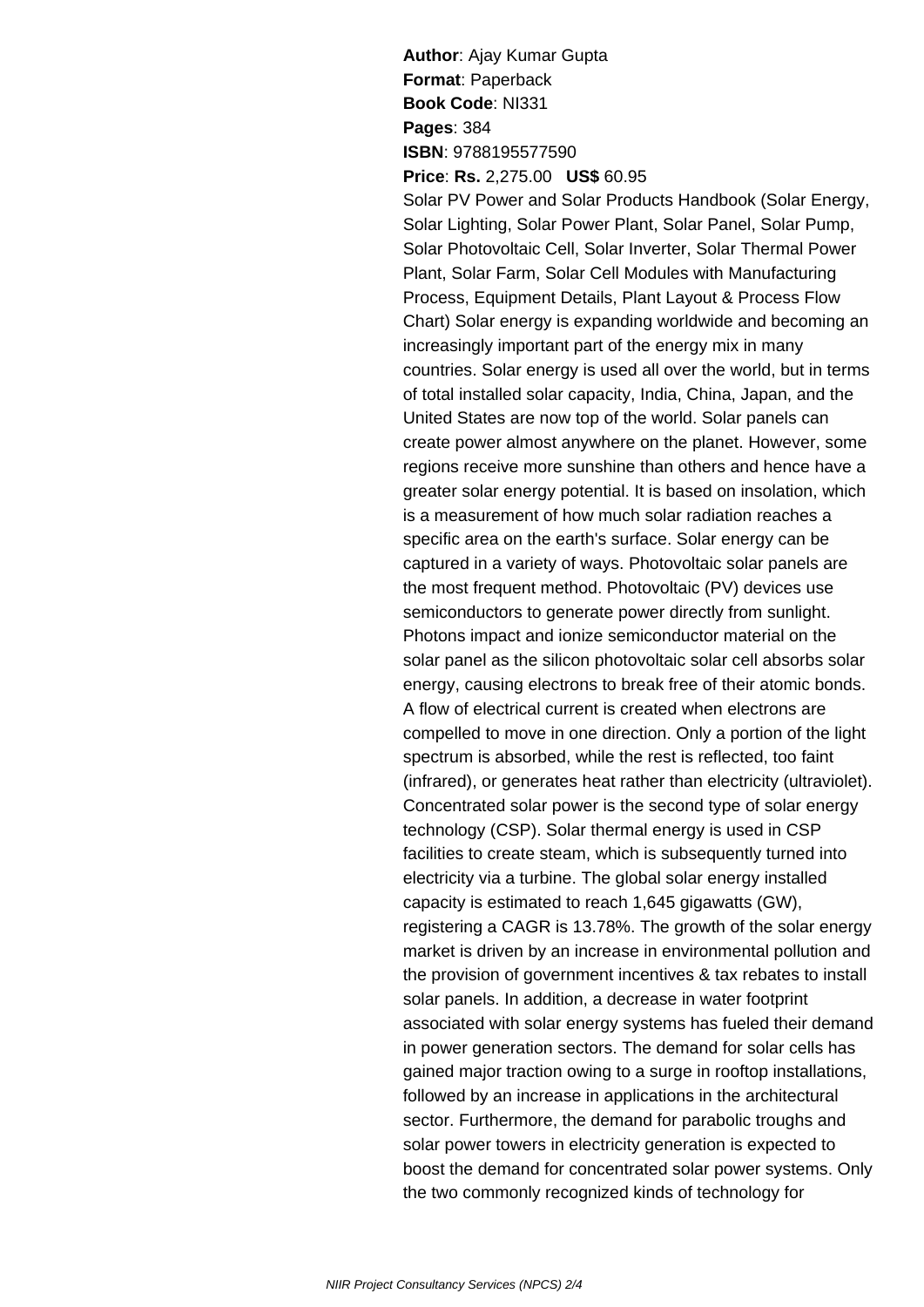converting solar energy into electricity — photovoltaics (PV) and concentrated solar power (CSP, also known as solar thermal) — are considered in their current and possible future forms in The Future of Solar Energy. • Expanding the solar sector considerably from its current small size may result in developments that no one can predict right now. Solar deployment in the future will be highly influenced by uncertain future market conditions and public policies, including but not limited to measures aimed at mitigating global climate change. The book covers a wide range of topics connected to Solar, as well as their manufacturing processes. It also includes contact information for machinery suppliers, as well as images of equipment. A complete guide on Solar PV Power and Solar Products manufacture and entrepreneurship. This book serves as a one-stop-shop for everything you need to know about the Solar, which is ripe with opportunities for manufacturers, merchants, and entrepreneurs. This is the only book that covers Solar PV Power and Solar Products in depth. From concept through equipment procurement, it is a veritable feast of how-to information.